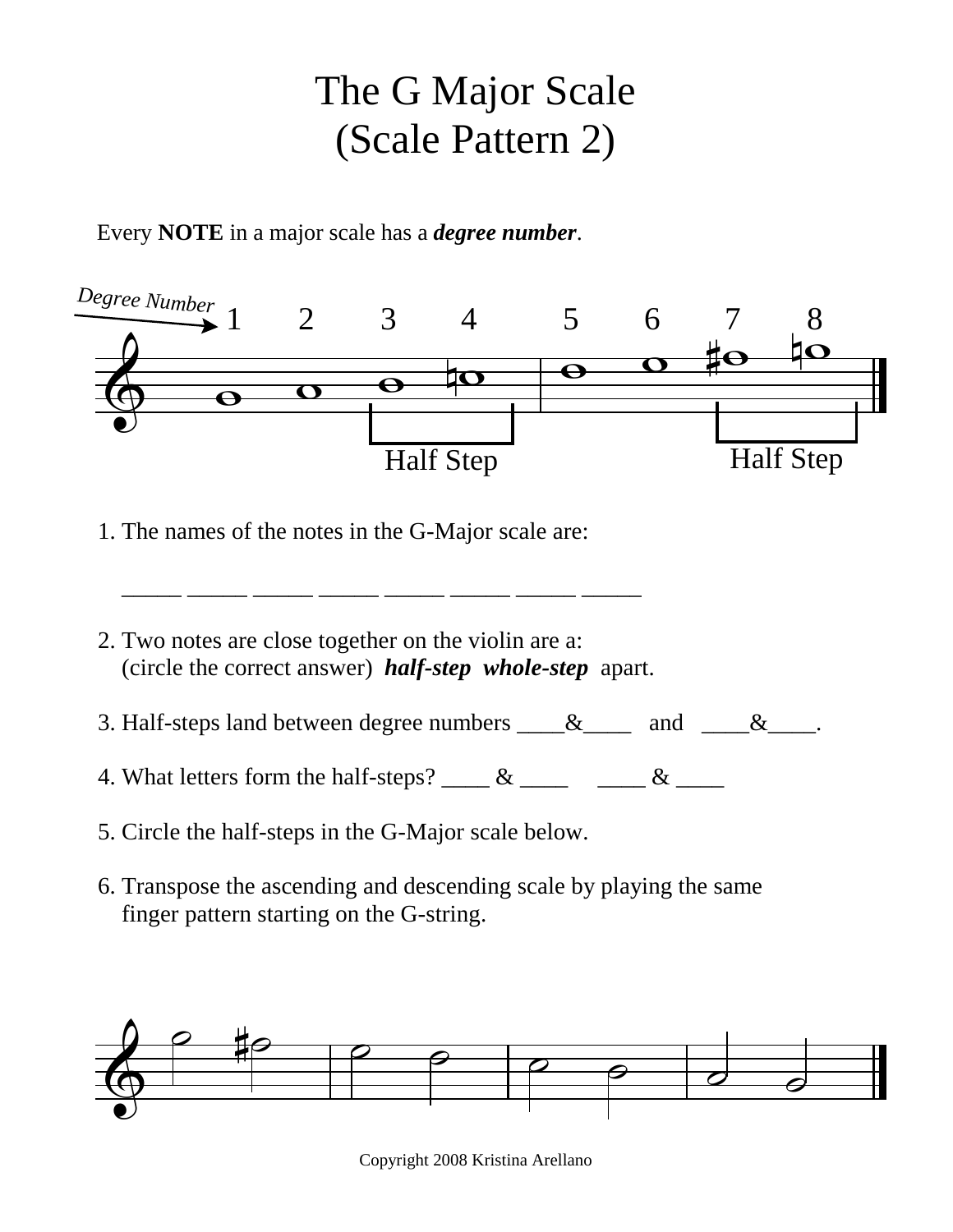## Hopping Around -Kristina Arellano

- 1. Look at beat three of each measure. What pattern do you see? Write the scale degree under each note.
- 2. Play this pattern forwards and backwards.



## G Major Arpeggio

- 1. An arpeggio is formed by playing the 1st 3rd, 5th, and 8th degrees of a scale. The 8th scale degree is the same note name as the \_\_\_\_ scale degree.
- 2. What three notes form the G Major arpeggio? \_\_\_\_\_ \_\_\_\_ \_\_\_
- 3. Label the scale degree under each note.



Copyright 2008 Kristina Arellano